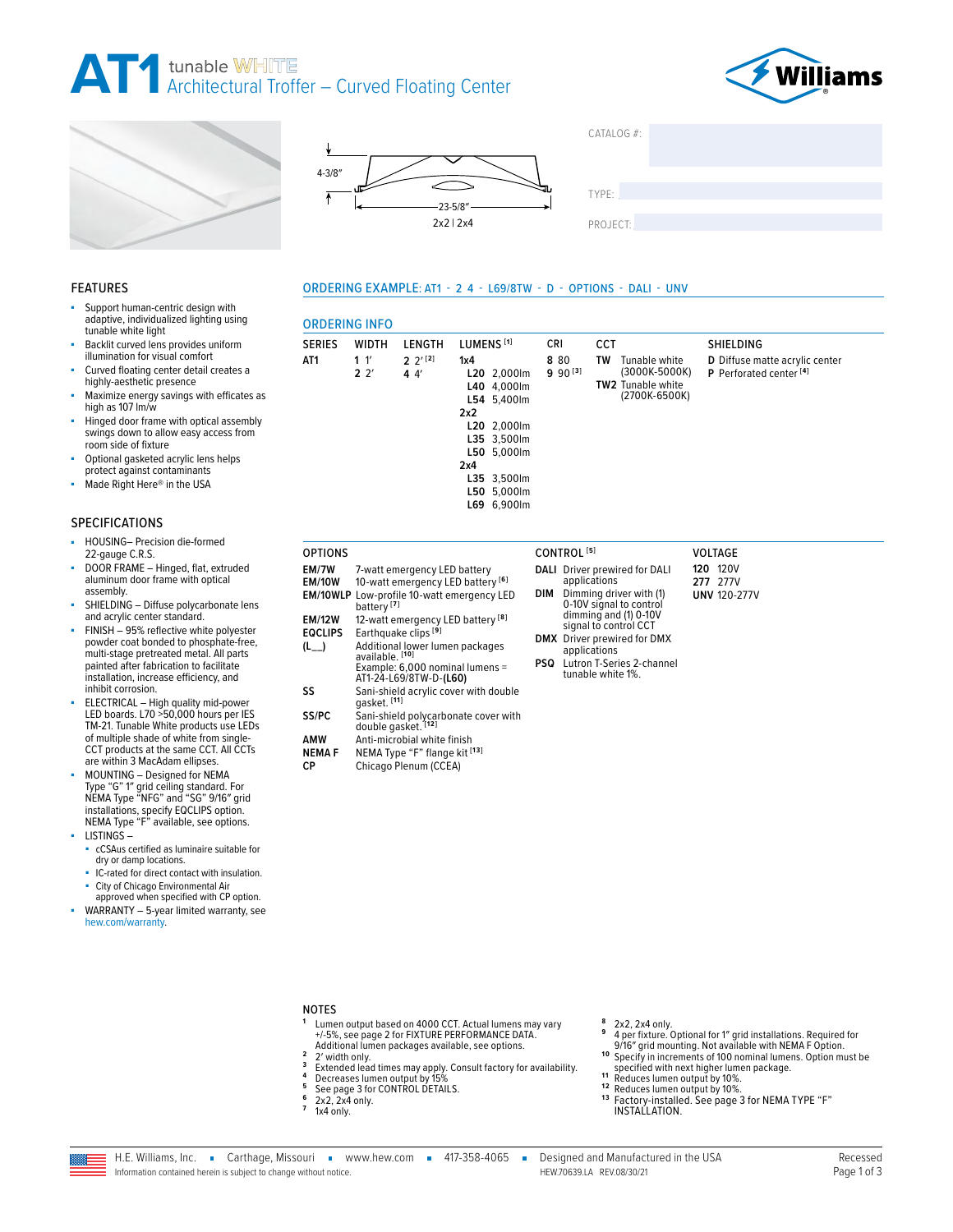## **AT1** tunable WHITE<br>Architectural Troffer – Curved Floating Center

#### <span id="page-1-0"></span>FIXTURE PERFORMANCE DATA

|     | <b>LED PACKAGE</b> | <b>DELIVERED LUMENS</b> | <b>WATTAGE</b> | EFFICACY (Im/W) |
|-----|--------------------|-------------------------|----------------|-----------------|
|     | L <sub>20</sub>    | 2039                    | 21.1           | 96.9            |
| 1×4 | L40                | 4007                    | 43.6           | 91.9            |
|     | L54                | 5440                    | 55.4           | 98.2            |
|     | L <sub>20</sub>    | 2039                    | 21.1           | 96.9            |
| 2x2 | L35                | 3535                    | 38.0           | 93.1            |
|     | L50                | 4972                    | 54.7           | 91.0            |
|     | L35                | 3525                    | 32.8           | 107.4           |
| 2x4 | L50                | 5020                    | 47.0           | 106.8           |
|     | L69                | 6961                    | 68.4           | 101.8           |

- Photometrics tested in accordance with IESNA LM-79. Results shown are<br>- based on 25°C ambient temperature.<br>- Wattage shown is average for 120V through 277V input.<br>- Results based on 4000K, 80 CRI, actual lumens may vary

- 
- 

#### ■ Use multiplier table to calculate additional options.

|     |            | <b>COLOR TEMPERATURE</b> |                |               |                 |
|-----|------------|--------------------------|----------------|---------------|-----------------|
|     | <b>CCT</b> |                          | <b>TW</b>      |               | TW <sub>2</sub> |
|     |            | <b>LUMENS</b>            | <b>WATTAGE</b> | <b>LUMENS</b> | <b>WATTAGE</b>  |
|     | 2700K      |                          |                | 0.93          | 1.02            |
|     | 3000K      | 0.95                     | 1.04           | 0.95          | 1.01            |
| 룡   | 3500K      | 0.98                     | 1.02           | 0.98          | 1.00            |
| ន្ល | 4000K      | 1.00                     | 1.00           | 1.00          | 1.00            |
|     | 5000K      | 0.96                     | 1.04           | 1.02          | 1.00            |
|     | 6500K      |                          |                | 1.01          | 1.04            |
|     | 2700K      |                          |                | 0.93          | 1.02            |
|     | 3000K      | 0.91                     | 1.03           | 0.95          | 1.01            |
| 룡   | 3500K      | 0.96                     | 1.01           | 0.98          | 1.00            |
| ഭ   | 4000K      | 1.00                     | 1.00           | 1.00          | 1.00            |
|     | 5000K      | 1.03                     | 1.03           | 1.03          | 1.00            |
|     | 6500K      |                          |                | 1.02          | 1.04            |

MULTIPLIER TABLE



TW2



#### PHOTOMETRY

**AT1-14-L54/8TW-D-DALI** Total Luminaire Output: 5440 lumens; 55.4 Watts | Efficacy: 98 lm/W | 82 CRI; 4000K CCT



|                          | <b>VERTICAL ANGLE</b> |      | <b>HORIZONTAL ANGLE</b> |            | <b>ZONAL LUMENS</b> |
|--------------------------|-----------------------|------|-------------------------|------------|---------------------|
|                          |                       | 0°   | 45°                     | $90^\circ$ |                     |
|                          | $\Omega$              | 2469 | 2469                    | 2469       |                     |
|                          | 5                     | 2488 | 2486                    | 2484       | 234                 |
|                          | 15                    | 2322 | 2309                    | 2301       | 652                 |
| CANDLEPOWER DISTRIBUTION | 25                    | 2020 | 1992                    | 1973       | 922                 |
|                          | 35                    | 1677 | 1649                    | 1626       | 1025                |
|                          | 45                    | 1283 | 1259                    | 1242       | 971                 |
|                          | 55                    | 873  | 871                     | 850        | 784                 |
|                          | 65                    | 567  | 567                     | 455        | 531                 |
|                          | 75                    | 274  | 229                     | 205        | 259                 |
|                          | 85                    | 73   | 45                      | 32         | 62                  |
|                          | 90                    | 0    | 0                       | 0          |                     |

| LUMEN SUMMARY | <b>ZONE</b> | <b>LUMENS</b> | % FIXTURE |
|---------------|-------------|---------------|-----------|
|               | $0 - 30$    | 1809          | 33        |
|               | $0 - 40$    | 2833          | 52        |
|               | $0 - 60$    | 4588          | 84        |
|               | $0 - 90$    | 5440          | 100       |
|               | $0 - 180$   | 5440          | 100       |

**AT1-22-L50/8TW-D-DALI** Total Luminaire Output: 4973 lumens; 54.7 Watts | Efficacy: 91 lm/W | 82 CRI; 4000K CCT



|                          | <b>VERTICAL ANGLE</b> |      | <b>HORIZONTAL ANGLE</b> |            | <b>ZONAL LUMENS</b> |
|--------------------------|-----------------------|------|-------------------------|------------|---------------------|
|                          |                       | 0°   | 45°                     | $90^\circ$ |                     |
|                          | 0                     | 1878 | 1878                    | 1878       |                     |
|                          | 5                     | 1880 | 1871                    | 1869       | 178                 |
| CANDLEPOWER DISTRIBUTION | 15                    | 1772 | 1793                    | 1823       | 506                 |
|                          | 25                    | 1563 | 1633                    | 1725       | 755                 |
|                          | 35                    | 1315 | 1414                    | 1548       | 889                 |
|                          | 45                    | 1014 | 1145                    | 1272       | 885                 |
|                          | 55                    | 725  | 873                     | 958        | 766                 |
|                          | 65                    | 461  | 597                     | 680        | 578                 |
|                          | 75                    | 238  | 350                     | 390        | 337                 |
|                          | 85                    | 53   | 65                      | 58         | 79                  |
|                          | 90                    | 0    | 0                       | 0          |                     |

| LUMEN SUMMARY | <b>ZONE</b> | <b>LUMENS</b> | % FIXTURE |
|---------------|-------------|---------------|-----------|
|               | $0 - 30$    | 1438          | 29        |
|               | $0 - 40$    | 2327          | 47        |
|               | $0 - 60$    | 3978          | 80        |
|               | $0 - 90$    | 4973          | 100       |
|               | $0 - 180$   | 4973          | 100       |

**AT1-24-L69/8TW-D-DALI** Total Luminaire Output: 6961 lumens; 68.4 Watts | Efficacy: 102 lm/W | 82 CRI; 4000K CCT



| <b>ZONAL LUMENS</b>          |
|------------------------------|
|                              |
|                              |
|                              |
|                              |
|                              |
|                              |
|                              |
|                              |
|                              |
|                              |
|                              |
|                              |
| 1057<br>1243<br>1225<br>1045 |

| LUMEN SUMMARY | <b>ZONE</b> | <b>LUMENS</b> | % FIXTURE |
|---------------|-------------|---------------|-----------|
|               | $0 - 30$    | 2032          | 29        |
|               | $0 - 40$    | 3275          | 47        |
|               | $0 - 60$    | 5545          | 80        |
|               | 0 - 90      | 6961          | 100       |
|               | $-180$      | 6961          | 100       |